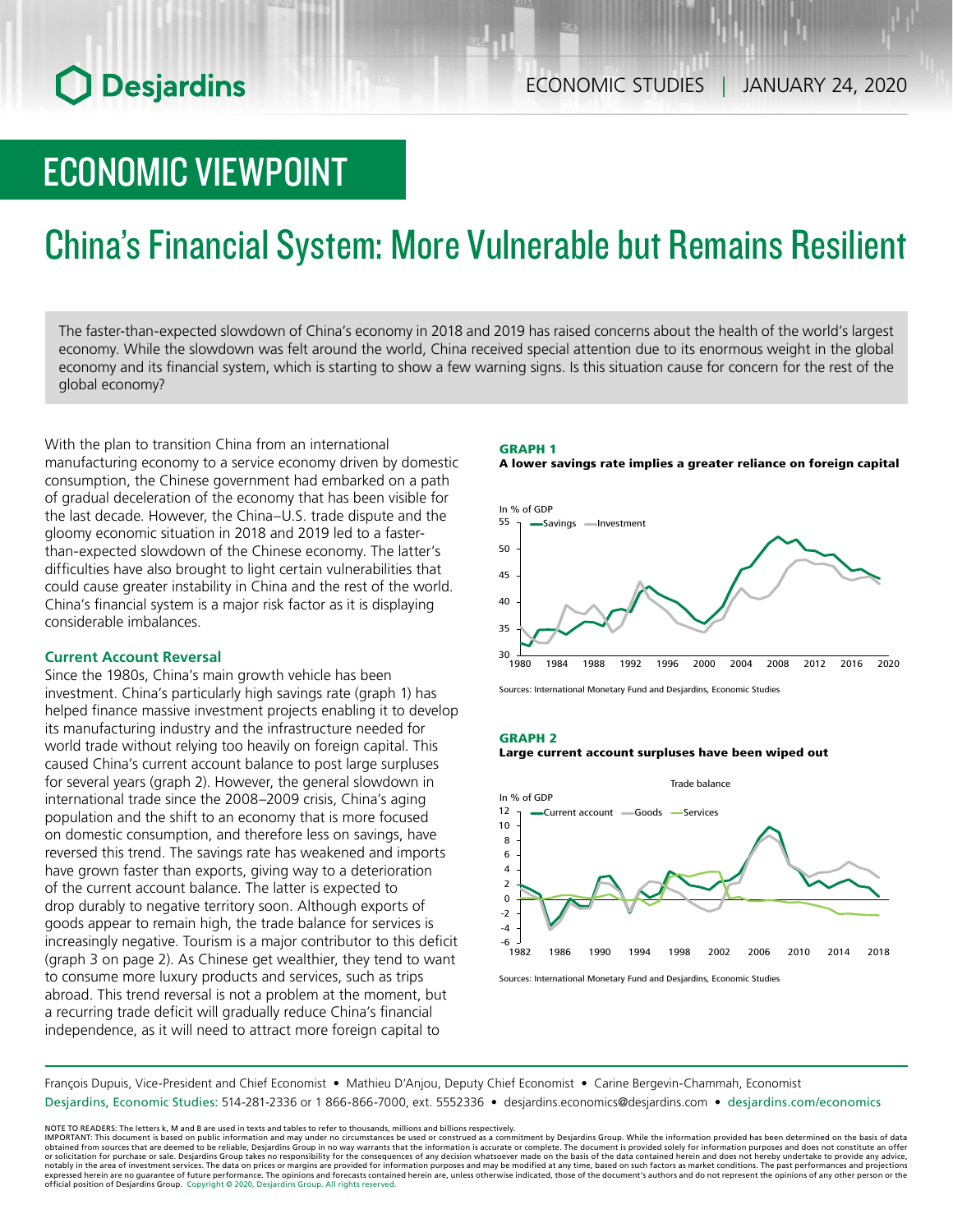# **Desjardins**

#### GRAPH 3

-2.5 -2.0

**Tourism** 



Tourism is the main cause of the trade deficit in services

Sources: International Monetary Fund and Desjardins, Economic Studies

maintain a similar investment rate. Without a greater opening in capital flows, this could be difficult. However, China could also opt for a reduction in investments, especially those that may be less productive.

2005 2006 2007 2008 2009 2010 2011 2012 2013 2014 2015 2016 2017 2018

### **A Debt That's Taking a Toll**

China's debt ratio has been trending up since 2009 and, excluding the financial sector, China's debt now sits at over 250% of GDP (graph 4). This high level of debt has also been seen among developed countries but is far less common in emerging countries (graph 5). An upward trend has been noted in all sectors, but private non-financial corporations have issued the majority of China's debt. Such a high level of debt leads to greater vulnerability to economic shocks, as the private sector's financial means are increasingly limited. In fact, a large portion of household and private non-financial corporations' income went towards debt servicing in 2018 (graph 6). Although the payment of interest on debt remains moderate in the economy overall, the burden falls heavily on the private sector. This limits the ability of businesses and households to borrow more, especially in the face of economic and financial shocks. More direct consequences of this high corporate indebtedness are beginning to surface, with the number of corporate defaults surging since 2018 (graph 7).

#### GRAPH 4

#### Debt in China continues its upward trend



Sources: Bank for International Settlements and Desjardins, Economic Studies

# GRAPH 5





BRICS: Brazil, Russia, India, China, South Africa Sources: Bank for International Settlements and Desjardins, Economic Studies

GRAPH 6 China's debt takes a toll on the private sector



Sources: Bank for International Settlements and Desjardins, Economic Studies

#### GRAPH 7

#### The number of corporate defaults has increased significantly over the past two years

Chinese corporate bond defaults



Sources: Caixin and Desjardins, Economic Studies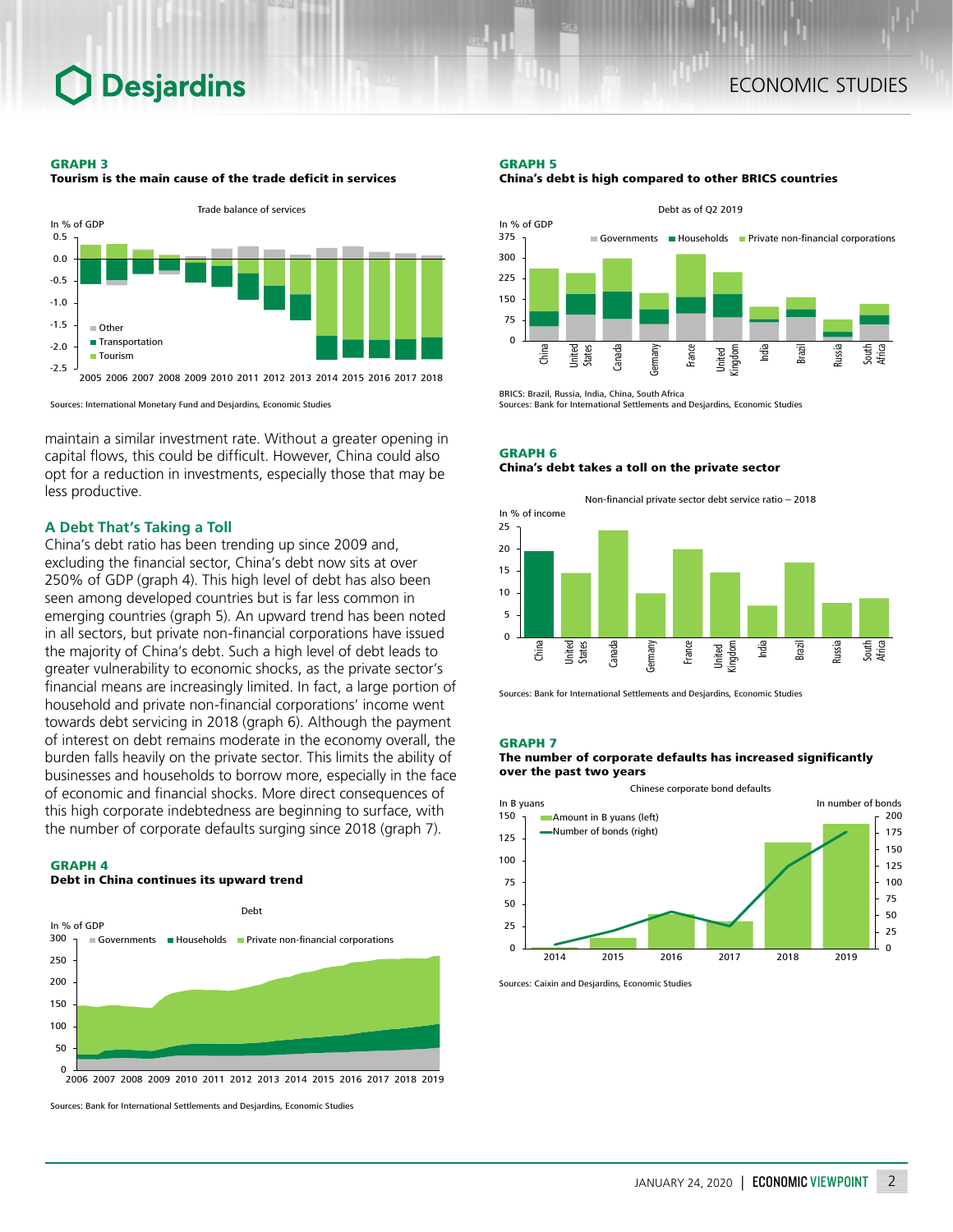# **Desjardins**

The presence of a considerable shadow banking system has certainly fuelled the expansion of credit in China. Although the government's repressive measures against the sector since 2018 appear to have had an impact, loans issued by the shadow banking system, often associated with an elevated risk of financial instability, remain high (graph 8).

#### GRAPH 8

#### Measures to curb the shadow banking system appear to be effective, but its magnitude remains extensive



Sources: Bloomberg and Desjardins, Economic Studies

China's sovereign debt has also increased, reaching 50% of GDP in 2019. While this level is not particularly high when compared to other emerging countries, China's economic difficulties and the government's efforts to support the economy suggest that the picture is likely to deteriorate further. However, the central government's debt has remained relatively stable and low in relation to GDP, suggesting that it was local governments that contributed to the increase in debt (graph 9). Massive infrastructure investments by various provinces and municipalities have not yielded significant enough economic benefits to stabilize the debt ratio. Indeed, some of these investments have been used to build unused roads or empty cities, which has not led to productivity gains and has only served to temporarily

#### GRAPH 9

#### Rising sovereign debt is coming from local governments



Sources: National Bureau of Statistics of China, Bank for International Settlements and Desjardins, Economic Studies

inflate GDP. For now, the Chinese government still has sufficient resources to deal with negative economic shocks. However, further indebtedness by local authorities would increasingly limit their ability to finance infrastructure projects under expansionary measures and could even lead to defaults.

### **Integration into the Global Financial System Remains Limited**

Despite its importance in the global economy, China is not yet very integrated into the international financial system. Its external debt has increased, but it remains low in terms of GDP or even its foreign asset reserves (graph 10). As a result, the vast majority of China's debt is still financed nationally. Moreover, even if large outflows of foreign capital were to occur, China's reserves would still be more than sufficient to offset them (graph 11). Foreign direct investments currently account for more than half of China's stock of foreign capital. These are normally considered less prone to sudden disinvestments given the high cost of moving them. However, the liberalization of capital flows introduced in recent years has increased Chinese investments outside the country, with China now holding nearly as much

#### GRAPH 10





Sources: World Bank, State Administration of Foreign Exchange and Desjardins, Economic Studies

### GRAPH 11

#### China's foreign asset reserves are more than enough to cover a potential capital flight

Net international investment position by capital category



Sources: State Administration of Foreign Exchange and Desjardins, Economic Studies